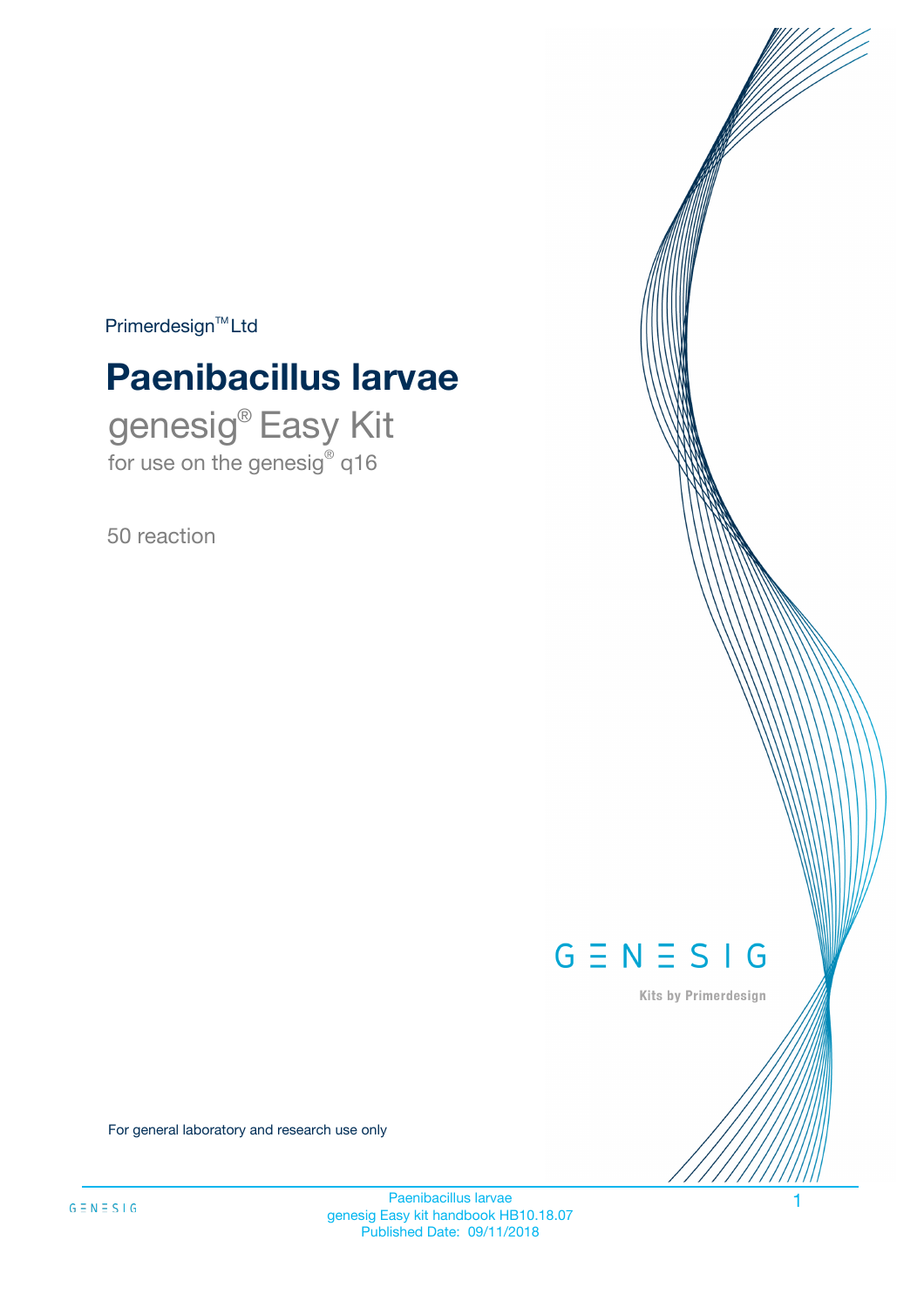## genesig® Easy: at a glance guide

#### **For each DNA test**

| Component              | <b>Volume</b> | Lab-in-a-box pipette |  |
|------------------------|---------------|----------------------|--|
| P. larvae reaction mix | 10 µl         |                      |  |
| <b>Your DNA sample</b> | $10 \mu$      |                      |  |

#### **For each positive control**

| Component                 | Volume          | Lab-in-a-box pipette |  |
|---------------------------|-----------------|----------------------|--|
| P.larvae reaction mix     | 10 µl           |                      |  |
| Positive control template | 10 <sub>µ</sub> |                      |  |

#### **For each negative control**

| Component              | Volume          | Lab-in-a-box pipette |  |
|------------------------|-----------------|----------------------|--|
| P. larvae reaction mix | 10 <sub>µ</sub> |                      |  |
| <b>Water</b>           | 10 <sub>µ</sub> |                      |  |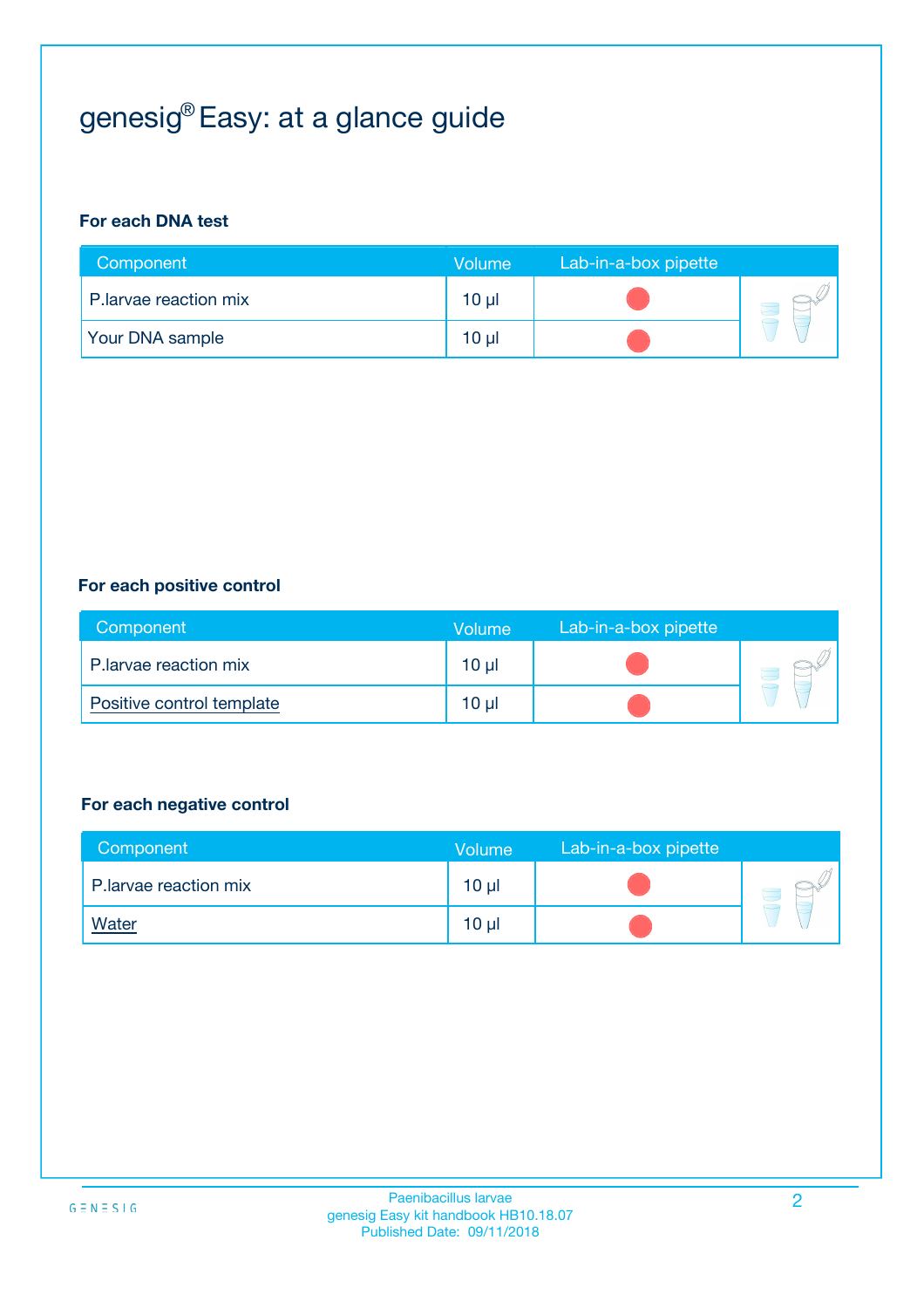## Kit Contents



## Reagents and equipment to be supplied by the user

#### **genesig® q16 instrument**

#### **genesig® Easy Extraction Kit**

This kit is designed to work well with all processes that yield high quality RNA and DNA but the genesig Easy extraction method is recommended for ease of use.

#### **genesig® Lab-In-A-Box**

The genesig Lab-In-A-Box contains all of the pipettes, tips and racks that you will need to use a genesig Easy kit. Alternatively if you already have these components and equipment these can be used instead.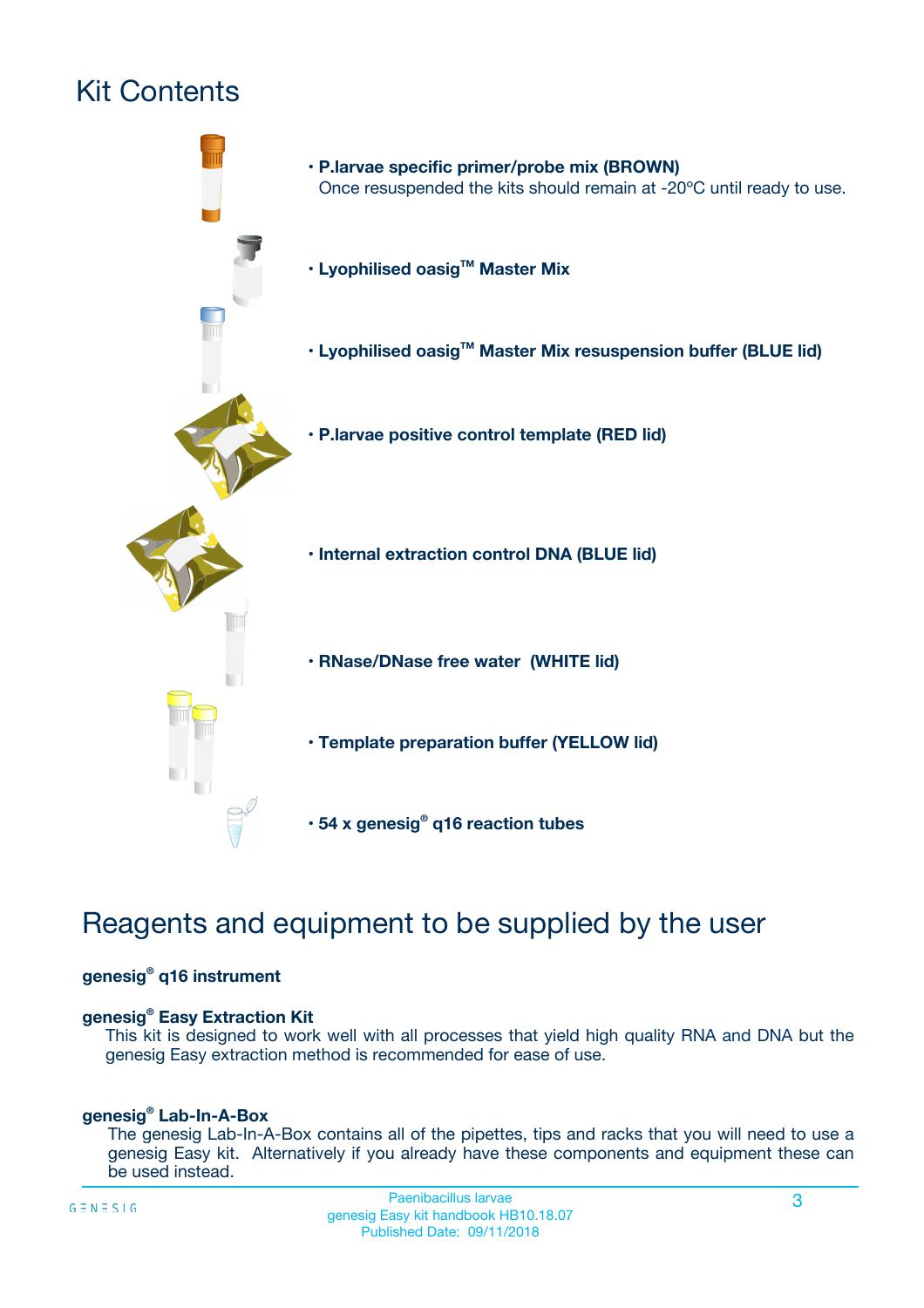## Step-by-step guide

### 1. Create your reaction mix



Use the blue pipette to transfer 500µl**\*** of the oasig Master Mix resuspension buffer into the tube of lyophilised oasig Master Mix and mix well by gently swirling. Then transfer all of that master mix into the brown tube labelled P.larvae primers/probe.

**\***Transfering 525µl of the oasig Master Mix resuspension buffer to your oasig Master Mix (instead of the 500µl recommended above) will enable you to take full advantage of the 50 reactions by accounting for volume losses during pipetting. In order to do so with the genesig Easy fixed volume pipettes use 1x blue, 2x red and 1x grey pipettes to make the total volume. Please be assured that this will not adversely affect the efficiency of the test.

Cap and shake tube to mix. A thorough shake is essential to ensure that all components are resuspended. **Failure to mix well can produce poor kit performance.**

Leave to stand for 5 minutes. Now your reaction mix is ready to use.

Store the reaction mix in the freezer from hereon.

#### Top tip

- Ensure that the reaction mix is mixed thoroughly before each use by shaking.
- **•** Once resuspended do not expose genesig Easy kit to temperatures above -20°C for longer than 30 minutes at a time.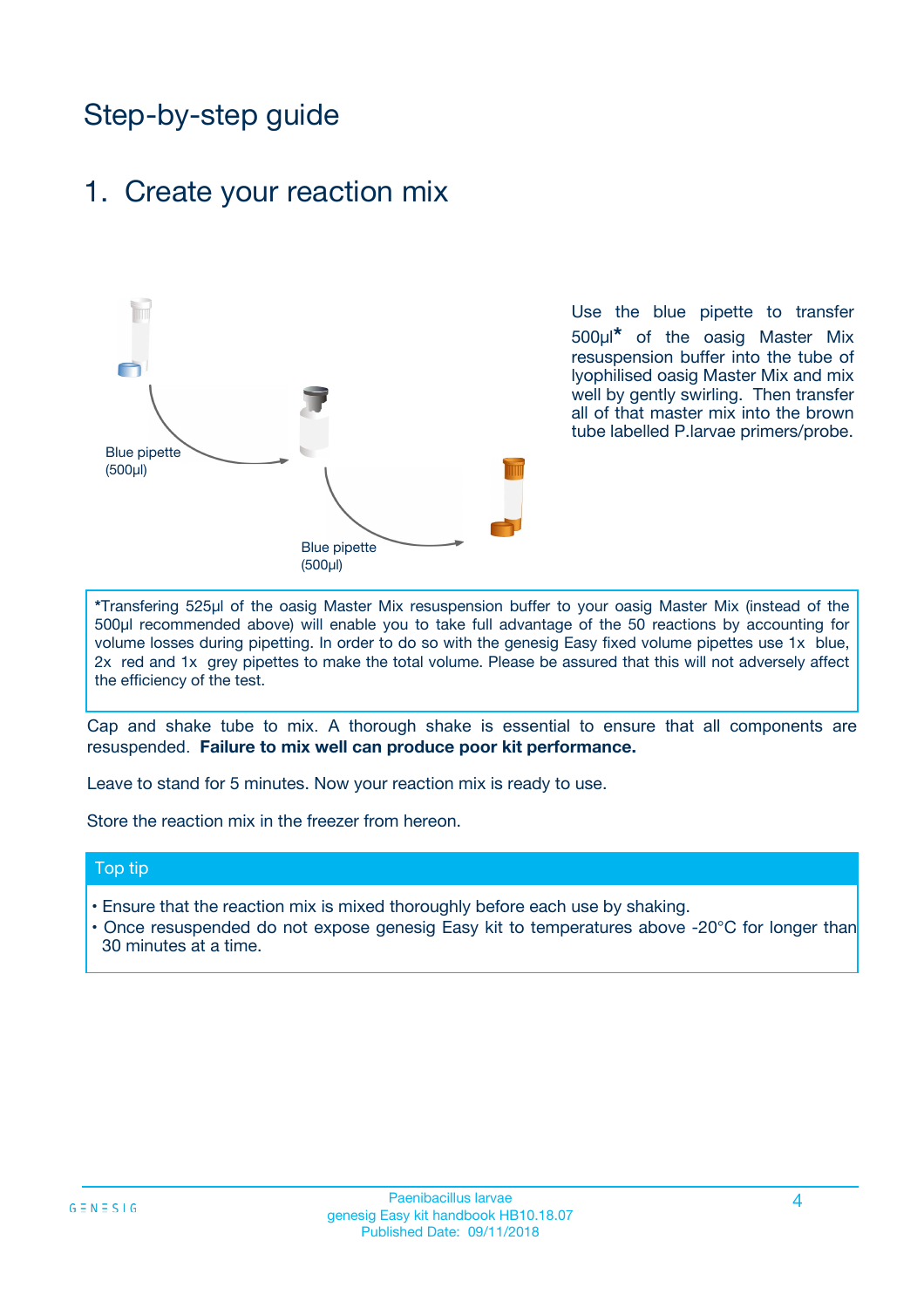## 2. Internal extraction control



Use the blue pipette to transfer 1000µl (2 x 500µl) of template preparation buffer into the Internal Extraction Control DNA tube. Cap and shake tube to mix.

Your kit contains Internal Extraction Control DNA. This is added to your biological sample at the beginning of the DNA extraction process. It is extracted along with the DNA from your target of interest. The q16 will detect the presence of this Internal Extraction Control DNA at the same time as your target. This is the ideal way to show that your DNA extraction process has been **successful.** 

#### **If you are using an alternative extraction kit:**

Use the red pipette to transfer 10µl of Internal Extraction Control DNA to your sample **after** the lysis buffer has been added then follow the rest of the extraction protocol.

#### **If you are using samples that have already been extracted:**

Use the grey pipette to transfer 5µl of Internal Extraction Control DNA to your extracted sample.

### 3. Add reaction mix to all reaction tubes



For every reaction to be run, use the red pipette to add 10µl of your P.larvae reaction mix to every tube.

#### Top tip

- Always pipette the reaction mix directly into the bottom of the tube.
- You can label the tube lids to aid your reaction setup but avoid labelling tube sides.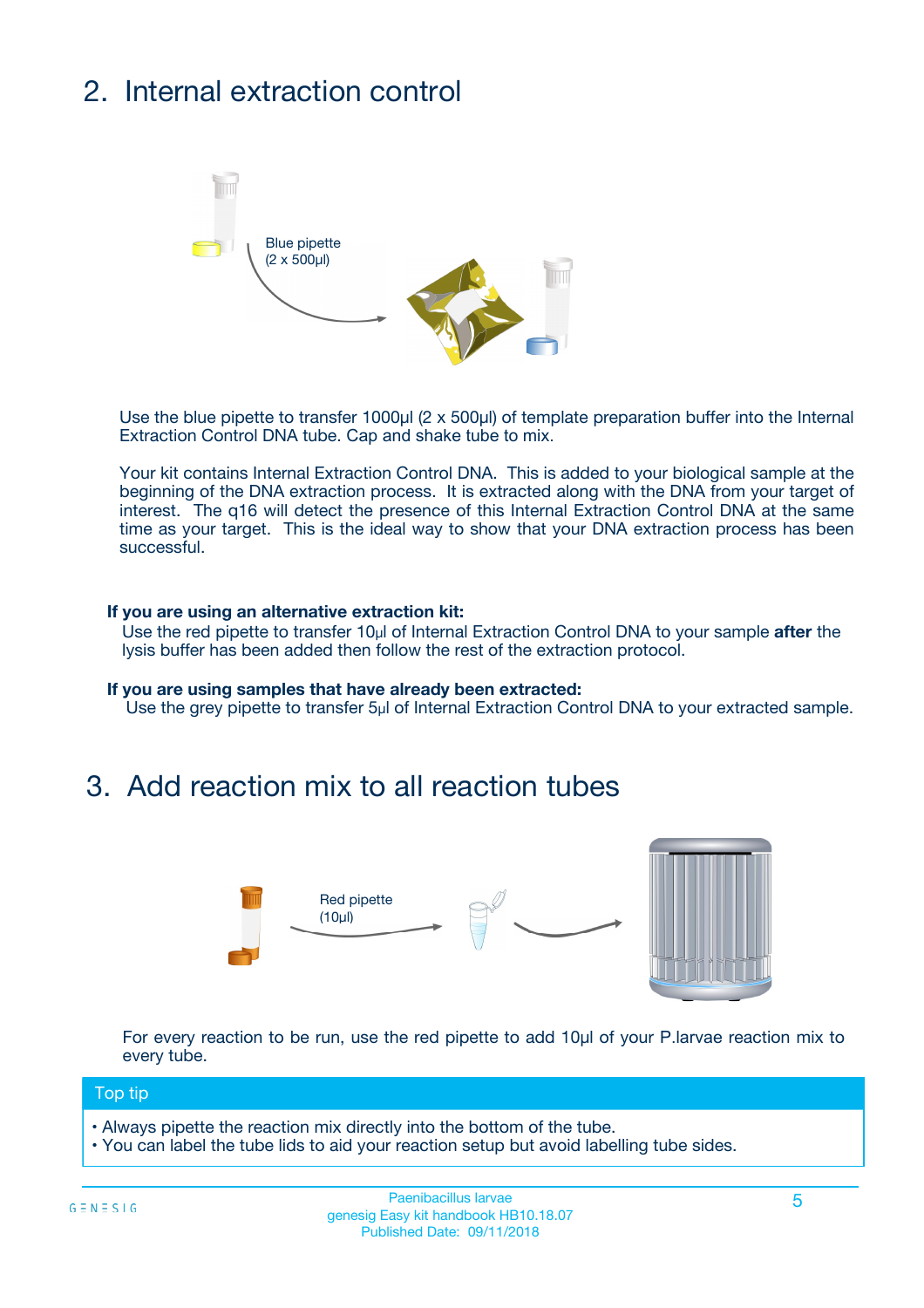### 4. Negative control



For each test you will require a negative control. Instead of DNA, water is used. This sample should typically prove negative thus proving that all of your positive samples really are positive.

To create a negative control reaction simply use the red pipette to add 10µl of the water to the required reaction tubes. Close these tubes after adding the water.

Because some genesig kit targets are common in the environment you may occasionally see a "late" signal in the negative control. The q16 software will take this into account accordingly.

#### Top tip

**•** Always add the water to the side of the tube to reduce the introduction of bubbles.

### 5. Set up a test



For each sample you wish to analyse, use the red pipette to add 10µl of your DNA sample to the required reaction tubes. Close these tubes after adding the sample. Always change pipette tips between samples.

#### Top tip

**•** Always add the DNA sample to the side of the tube to reduce the introduction of bubbles.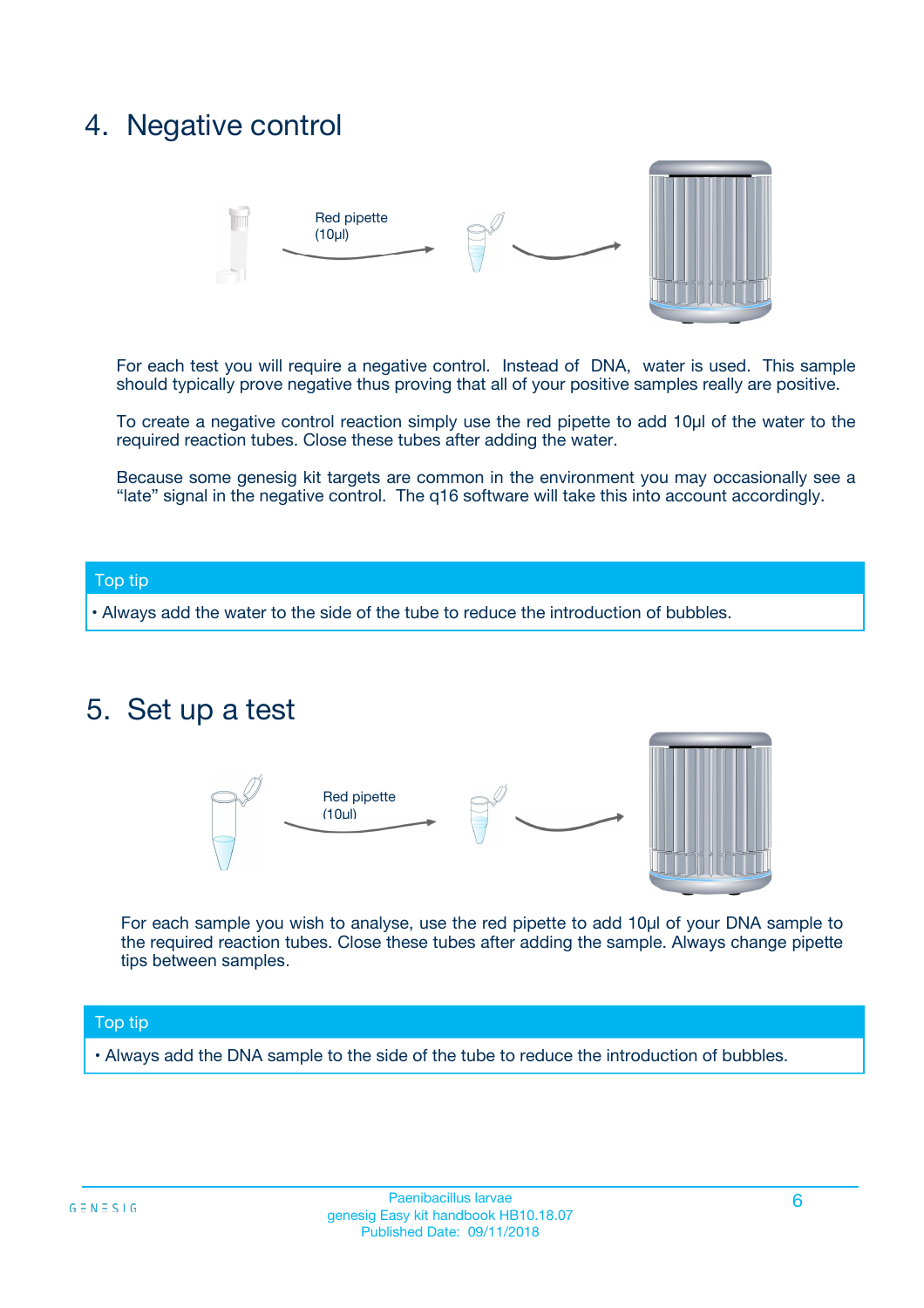### 6. Positive control



Use the blue pipette to transfer 1000µl (2 x 500µl) of template preparation buffer into the positive control template tube. Cap and shake tube to mix.

Each time you run a test you will require a positive control. This is a small portion of DNA from your target of interest. It serves two purposes:

1. It will always test positive so it shows that everything is working as it should be.

2. The q16 software knows how much DNA is present in the positive control. So it can automatically compare your sample of interest with the positive control to calculate the amount of target DNA in your sample.

To create a positive control reaction, simply use 10µl of the positive control instead of your DNA sample.



Take great care when setting up your positive control. The positive control template has the potential to give you a false positive signal in your other samples. Set positive controls up last after all other sample tubes are closed. Always change pipette tips between samples. You may even choose to set up positive controls in a separate room.

#### Top tip

**•** Always add the positive control to the side of the tube to reduce the introduction of bubbles.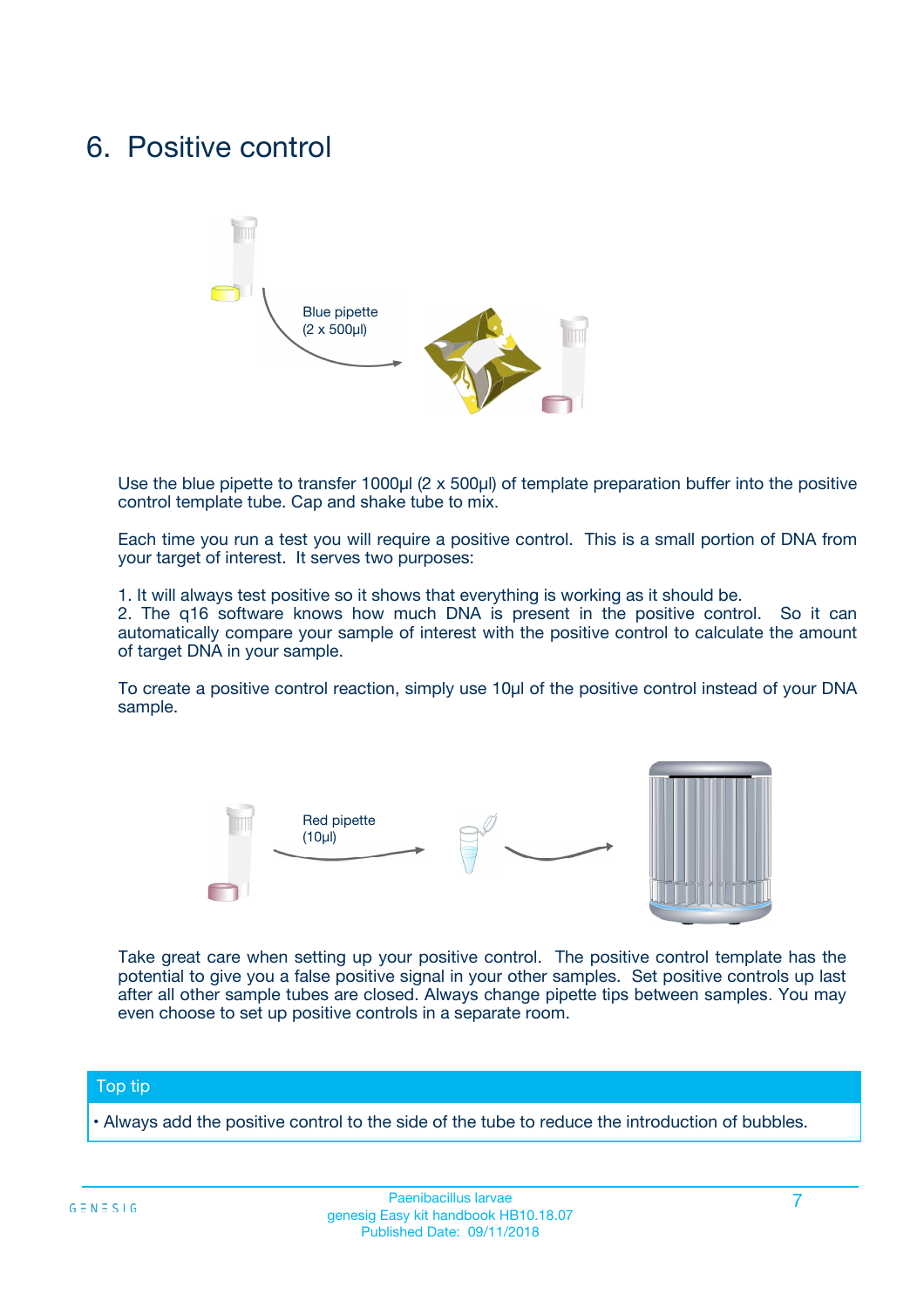## 7. Running the test

Place the tubes into the correct positions in your q16 as defined by the software, this may include positioning of empty tubes to ensure that the q16 lid is balanced. The run can then be started.

| genesig q16 PCR software - 1.2                                               |                                     | $\Box$                                                                                  |
|------------------------------------------------------------------------------|-------------------------------------|-----------------------------------------------------------------------------------------|
| Unsaved (New Experiment 2<br>$\vert \cdot \vert$<br><b>Open Experiments:</b> | <b>D</b> Open<br>Save<br>$\Box$ New | Save As<br><b>C</b> Close<br>$G \equiv N \equiv S \mid G$<br><b>&amp; Configuration</b> |
| Setup<br><b>Results</b><br><b>Stages:</b>                                    |                                     |                                                                                         |
| <b>Notes</b>                                                                 | Samples                             | <b>Tests</b>                                                                            |
| <b>Name and Details</b>                                                      | Color<br>Name                       | Note<br>Color<br>Note<br>Name                                                           |
| New Experiment 2017-10-26 11:06                                              | Sample 1                            | ع<br>条<br>Test 1                                                                        |
| Kit type: genesig® Easy Target Detection kit                                 | Sample 2                            |                                                                                         |
| Instrument Id.:                                                              | Sample 3                            | $\qquad \qquad \blacksquare$<br>$\qquad \qquad \blacksquare$                            |
| Run Completion Time:                                                         | Sample 4                            |                                                                                         |
| <b>Notes</b>                                                                 | Sample 5<br>A<br>v                  | $\triangle$<br>4<br>$\oplus$<br>₩                                                       |
| <b>Well Contents</b>                                                         |                                     | <b>Run</b>                                                                              |
| Pos.<br>Test                                                                 | Sample                              | <b>Run Status</b>                                                                       |
| Test 1<br>-1                                                                 | <b>Negative Control</b>             | $\blacktriangle$                                                                        |
| $\overline{2}$<br>Test 1                                                     | <b>Positive Control</b>             |                                                                                         |
| $\overline{\mathbf{3}}$<br>Test 1                                            | Sample 1                            | Show full log                                                                           |
| Test 1<br>$\overline{4}$                                                     | Sample 2                            |                                                                                         |
| 5<br>Test 1                                                                  | Sample 3                            | <b>Run Control</b>                                                                      |
| 6<br>Test 1                                                                  | Sample 4                            |                                                                                         |
| $\overline{7}$<br>Test 1                                                     | Sample 5                            |                                                                                         |
| 8                                                                            |                                     | $\triangleright$ Start Run<br>Abort Run                                                 |
| <b>JOD FURTY TUDE TO BUILDED IN</b>                                          |                                     | $\overline{\mathbf{v}}$                                                                 |

#### Top tip

- Before loading tubes into the q16, check for bubbles! Flick the bottom of the tubes to remove any bubbles that may have formed during the test setup.
- Apply centrifugal force with a sharp wrist action to ensure all solution is at the bottom of the reaction tube.
- When repeating a test you can use a previous file as a template by clicking 'open' then selecting File name > Files of Type > Experiment file as template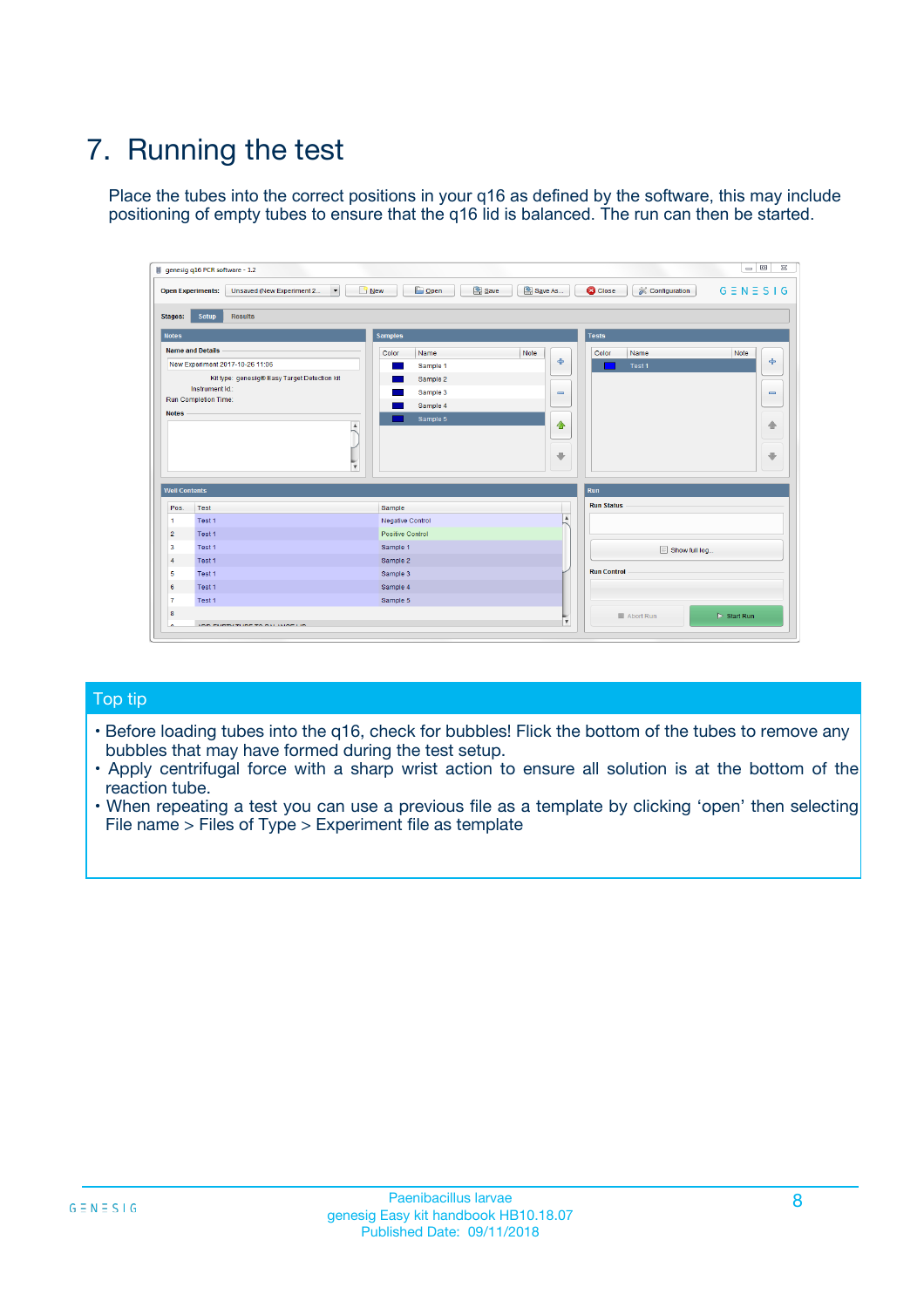### What do my results mean?

Analysis of your data is carried out automatically by the genesig q16. The following information is designed to help you fully understand a result or to troubleshoot:

### "Positive"

#### **Explanation**

Your sample has produced a positive result. Your target of interest is present and you can use the reported quantity.

"Negative"

#### **Explanation**

Your sample has produced a negative result. The target is not present in your sample.

### "Test contaminated"

#### **Explanation**

The Negative Control should be completely free of any DNA. If you see this error message it means that at some point during the setup, the Negative Control has been contaminated with DNA and has given a positive signal. This contamination has invalidated the test. The Positive Control and your test samples are both possible sources of contaminating DNA. The genesig q16 reaction tubes from previous runs will also contain very high amounts of DNA so it is important that these are carefully disposed of after the run is completed and NEVER OPENED. It may be the case that your kits have become contaminated which will lead to the same problem occurring repeatedly.

#### **Solutions**

1. Clean your working area using a commercial DNA remover solution to ensure the area is DNA free at the start of your run and re-run the test

2. If the problem persists then the kit has become contaminated and it will have to be discarded and replaced with a new kit. When you open the new kit, run a simple test to show that changing the kit has solved the problem. Prepare a test which includes only the Positive Control, the Negative Control and one 'mock sample'. For the 'mock sample' add water instead of any sample DNA. The result for the Negative Control and the mock sample should be negative indicating that contamination is no longer present.

#### **Preventive action**

An ideal lab set-up has a 'Clean area' where the test reagents are prepared and a 'sample area' where DNA samples and the Positive Control template are handled. The best workflow involves setting up all the test components (excluding the positive control template) in the clean area and then moving the tests to the sample area for sample and Positive Control addition. If this method is followed then the kit components are always kept away from possible sources of contamination. For extra security the Negative Control can be completely prepared and sealed in the clean area. All work areas should be decontaminated regularly with DNA remover.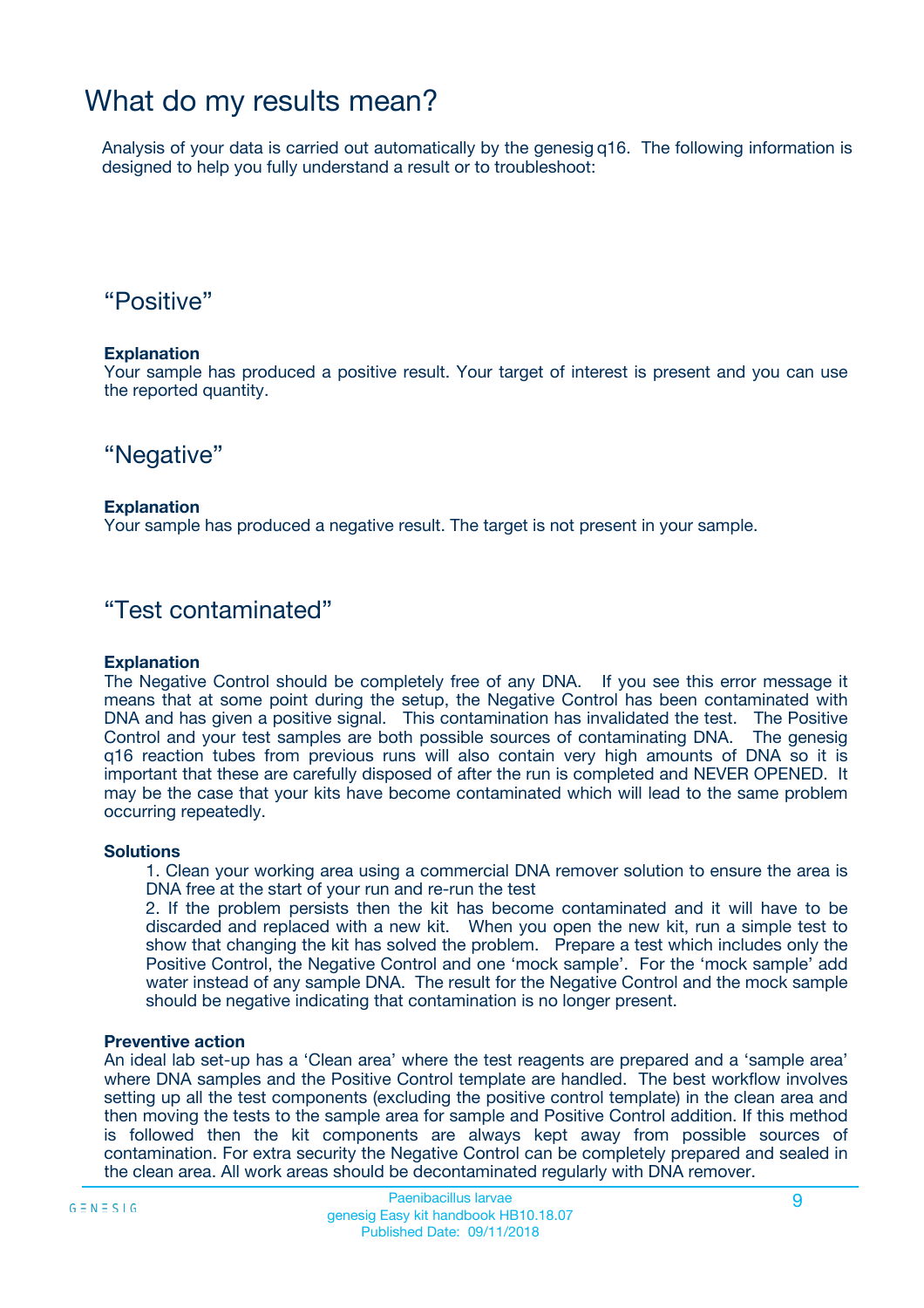### "Sample preparation failed"

#### **Explanation**

The test has failed because the quality of the sample was not high enough. The Internal Extraction Control component identifies whether the sample has been prepared correctly and is of suitable quality. This error message means that this quality control test has failed and the sample quality is not high enough for analysis.

#### **Solutions**

- 1. Check the sample preparation protocol for any user errors then repeat.
- 2. Poor quality samples can result from overloading the sample preparation protocol with too much starting material. Try reducing the amount of starting material then repeat.

3. Failing to add the Internal extraction Control DNA to your sample during the sample preparation protocol can also lead to a reported result of "sample preparation failed". Ensure that this step has not been overlooked or forgotten. If your samples are derived from an archive store or from a process separate from your genesig Easy extraction kit; you must add 5µl of Internal Extraction Control DNA into each 0.5ml of your sample to make it suitable for use on the q16.

### "Positive result, poor quality sample"

#### **Explanation**

The test is positive so if you are only interested in obtaining a 'present or absent' answer for your sample then your result is reliable. However, the test contains an Internal Extraction Control component that identifies if the sample is of high quality. This quality control test has failed and the sample is not therefore of high enough quality to accurately calculate the exact copy number of DNA present. If you require quantitative information for your sample then proceed with the solutions below.

#### **Solution**

For appropriate solutions, read the "Sample preparation failed" section of this handbook.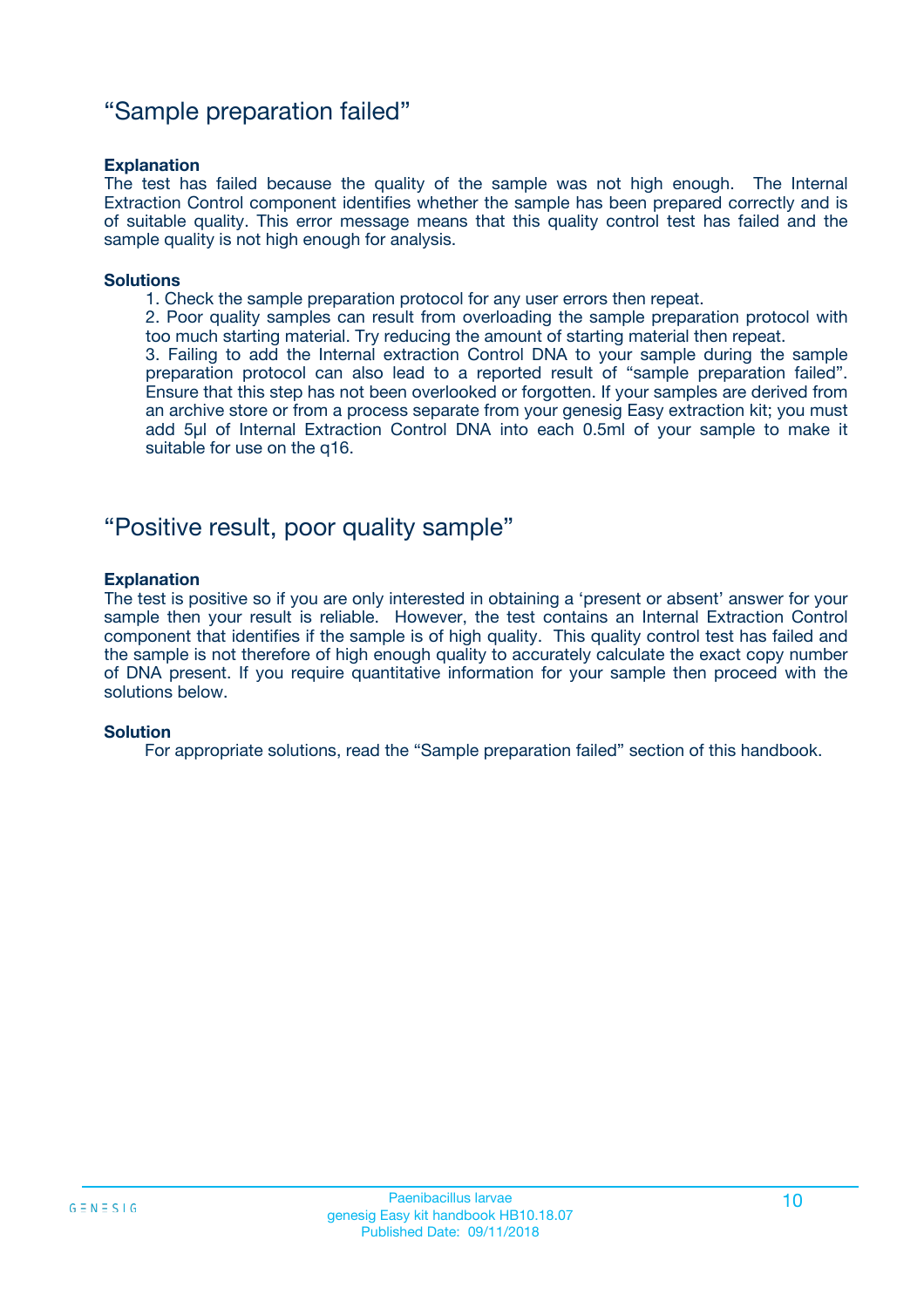### "Test failed"

#### **Explanation**

The test has failed because the Positive Control has not worked. The Positive Control is present to show that all aspects of the test are working correctly together. When this control test fails, the test as a whole is invalidated. This finding indicates that a problem has occurred in the reaction set-up part of the experiment and has nothing to do with sample preparation.

#### **Solutions**

- 1. Check the entire workflow and test set-up to look for any user errors, then repeat the test e.g. have the right colour pipettes and solutions been used with the correct tubes?
- 2. Ensure the positive and negative controls are inserted into the correct wells of your q16.

3. A component of the test may have 'gone off' due to handing errors, incorrect storage or exceeding the shelf life. When you open a new kit, run a simple test to show that changing the kit has solved the problem. Prepare a test which includes only the Positive Control, the Negative Control and one 'mock sample'. For the 'mock sample' add internal control template instead of any sample DNA. If the Positive Control works, the mock sample will now be called as a negative result.

### "Test failed and is contaminated"

#### **Explanation**

The Positive Control is indicating test failure, and the Negative Control is indicating test contamination. Please read the "Test Failed" and "Test contamination" sections of this technical support handbook for a further explanation.

#### **Solution**

For appropriate solutions, read both the "Test failed" and "Test contaminated" sections of this handbook.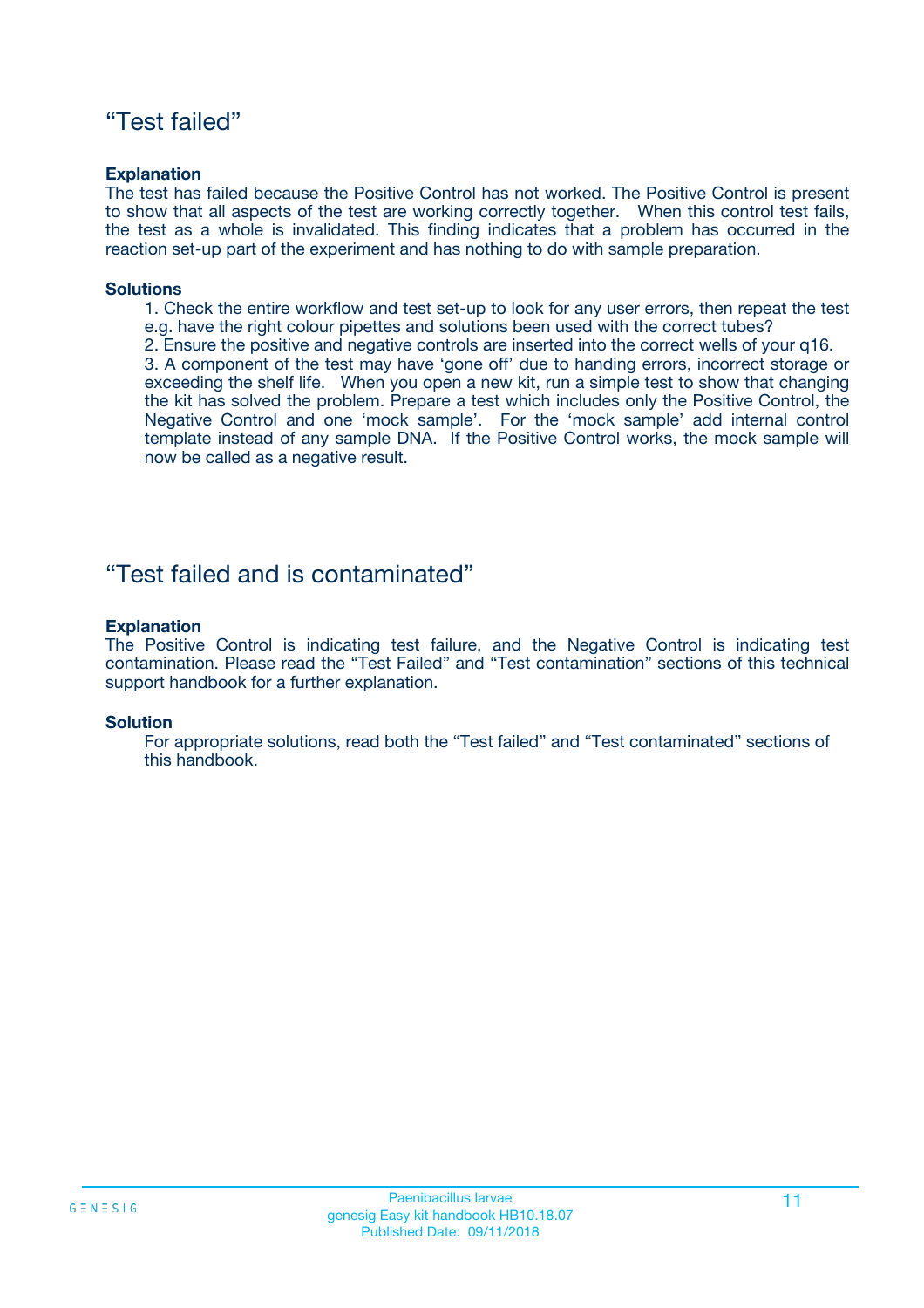### Paenibacillus larvae

Paenibacillus is a genus of facultative anaerobic, endospore-forming bacteria. Paenibacillus larvae subsp. larvae (formerly Bacillus larvae) has an estimated genome size of 5.0 Mbp. This spore-forming bacterium is the causative agent of American foulbrood (AFB) disease, a highly contagious disease affecting the larval and pupal stages of honeybees (Apis mellifera L.).

The disease spreads when spores are carried on drifting bees, hive parts, beekeepers' clothes, and contaminated pollen or honey. The most susceptible to this disease are young larvae, with the ingestion of as few as 10 infectious spores being sufficient to cause death in the late stages of larval development. Adult bees are less susceptible to P.larvae due to resistance traits and hygienic behaviour of adult worker bees.

Infected individuals turn brown and then black, and the resultant mass becomes a hard scale of material deposited on the side of the cell. AFB is one of the few bee diseases capable of killing a colony, and it presents unique problems for prevention and control because the spores can remain viable for long periods and survive under adverse environmental conditions. AFB causes hive destruction and consequently important economic losses to beekeepers and to apiculture worldwide.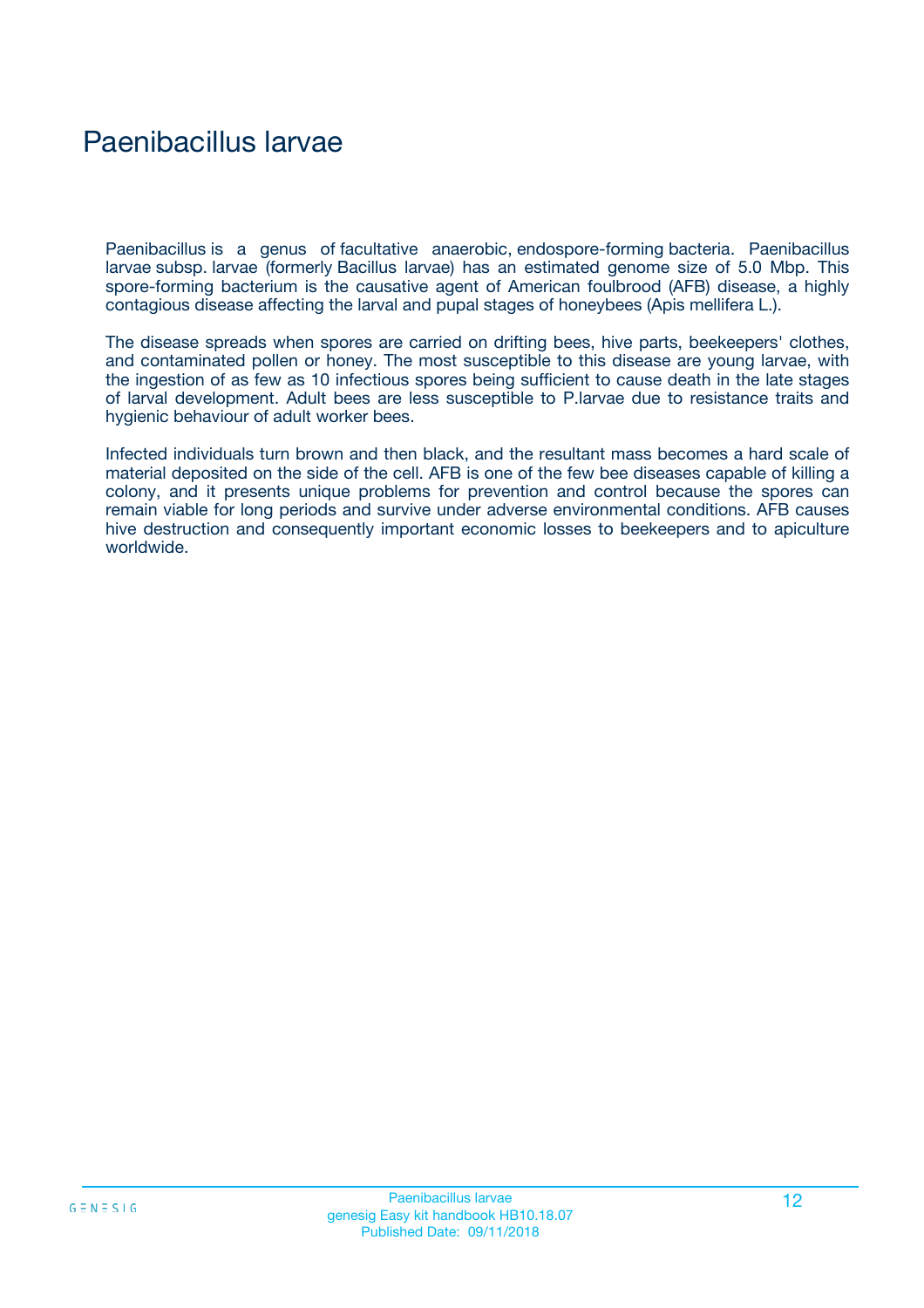## **Specificity**

The Primerdesign genesig Kit for Paenibacillus larvae (P.larvae) genomes is designed for the in vitro quantification of P.larvae genomes. The kit is designed to have a broad detection profile. Specifically, the primers represent 100% homology with over 95% of the NCBI database reference sequences available at the time of design.

The dynamics of genetic variation means that new sequence information may become available after the initial design. Primerdesign periodically reviews the detection profiles of our kits and when required releases new versions.

If you require further information, or have a specific question about the detection profile of this kit then please send an e.mail to enquiry@primerdesign.co.uk and our bioinformatics team will answer your question.